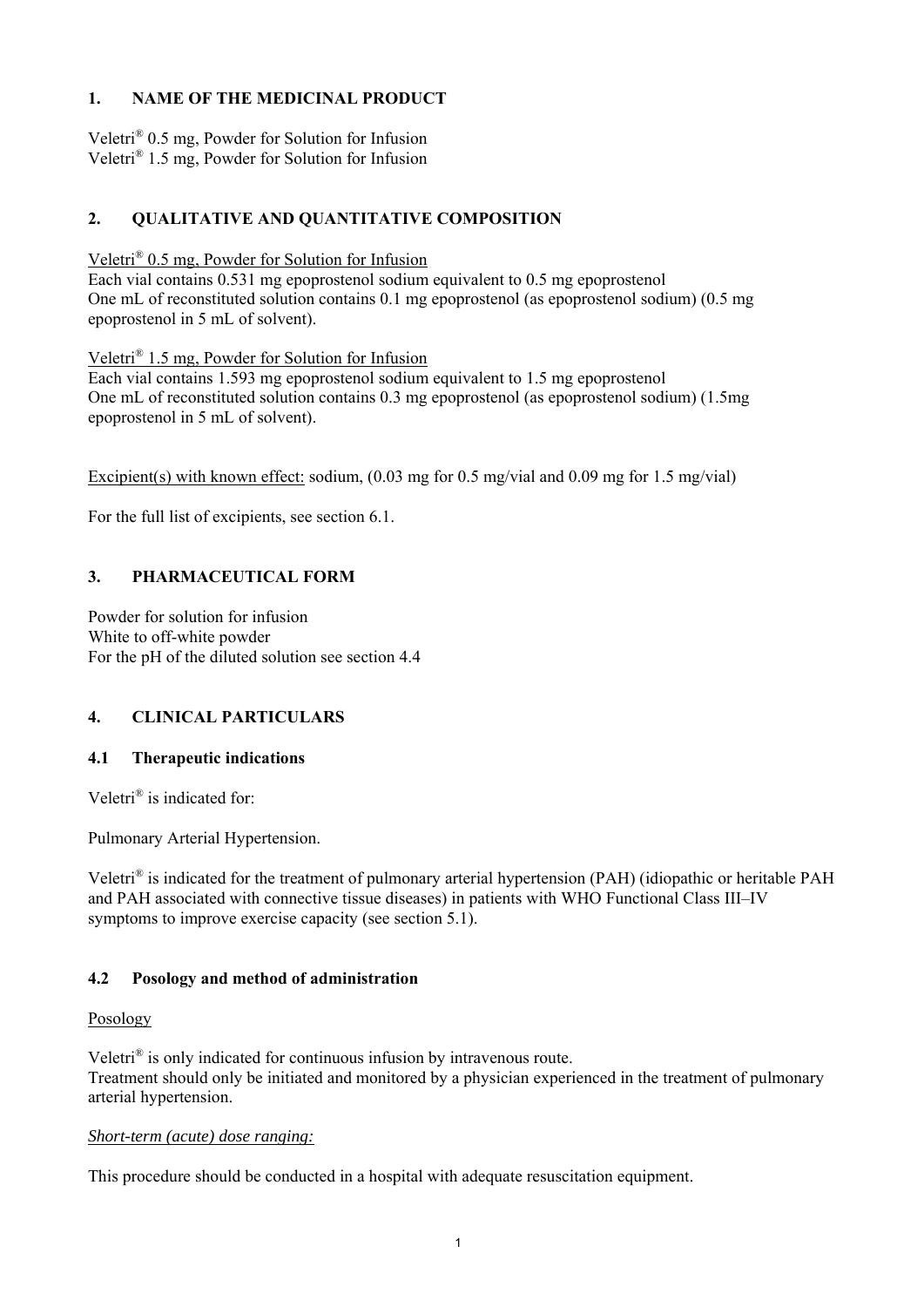A short-term dose-ranging procedure administered via either a peripheral or central venous line is required to determine the long-term infusion rate. The infusion is initiated at 2 ng/kg/min and increased by increments of 2 ng/kg/min every 15 min or longer until maximum haemodynamic benefit or dose-limiting pharmacological effects are elicited.

If the initial infusion rate of 2 ng/kg/min is not tolerated, a lower dose that is tolerated by the patient should be identified.

#### *Long-term continuous infusion:*

Long-term continuous infusion of Veletri<sup>®</sup> should be administered through a central venous catheter. Temporary peripheral i.v. infusions may be used until central access is established. Long-term infusions should be initiated at 4 ng/kg/min less than the maximum tolerated infusion rate determined during shortterm dose-ranging. If the maximum tolerated infusion rate is 5 ng/kg/min or less, the long-term infusion should be started at 1ng/kg/min.

#### *Dosage adjustments:*

Changes in the long-term infusion rate should be based on persistence, recurrence or worsening of the patient's symptoms of pulmonary arterial hypertension or the occurrence of adverse reactions due to excessive doses of Veletri®.

In general, the need for increases in dose from the initial long-term dose should be expected over time. Increases in dose should be considered if symptoms of pulmonary arterial hypertension persist, or recur after improving. The infusion rate should be increased by 1 to 2 ng/kg/min increments at intervals sufficient to allow assessment of clinical response; these intervals should be at least 15 min. Following establishment of a new infusion rate, the patient should be observed, and erect and supine blood pressure and heart rate monitored for several hours to ensure that the new dose is tolerated.

During long-term infusion, the occurrence of dose-related pharmacological events similar to those observed during the dose-ranging period may necessitate a decrease in infusion rate, but the adverse reactions may occasionally resolve without dosage adjustment. Dosage decreases should be made gradually in 2 ng/kg/min decrements every 15 min or longer until the dose-limiting effects resolve. Abrupt withdrawal of Veletri® or sudden large reductions in infusion rates should be avoided due to the risk of potentially fatal rebound effect (see section 4.4). Except in life-threatening situations (e.g. unconsciousness, collapse, etc.), infusion rates of Veletri® should be adjusted only under the direction of a physician.

#### *Elderly*

There is no specific information on the use of Veletri<sup>®</sup> in patients over 65 years for pulmonary arterial hypertension. In general, dose selection for an elderly patient should be made carefully, reflecting the greater frequency of decreased hepatic, renal (in the case of pulmonary arterial hypertension) or cardiac function and of concomitant disease or other medicine therapy.

#### *Paediatric population*

The safety and efficacy of Veletri<sup>®</sup> in children have not yet been established.

#### Method of administration

Veletri® long-term administration is administered via intravenous route through central venous catheter using an ambulatory infusion pump. The patient must be adequately trained in all aspects of care of the central venous catheter, in the aseptic preparation of the Veletri® intravenous injectable solution, and in the preparation and change of the drug delivery reservoir of the infusion pump, and the extension set.

Suitable ambulatory pumps to be used for the administration of Veletri<sup>®</sup> are provided in section 6.6.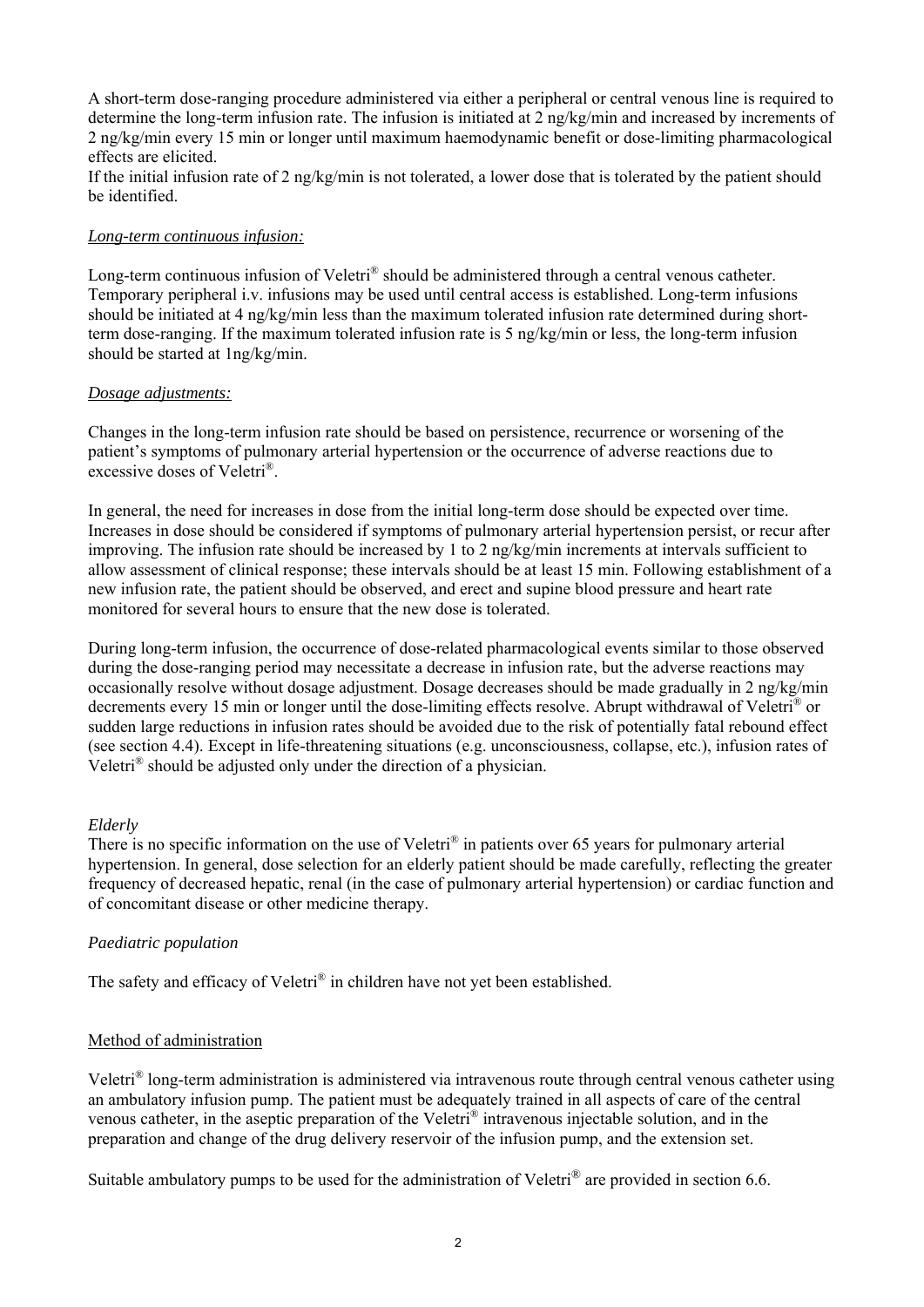# *Reduction of the risk of catheter-related blood-stream infection*

Particular attention should be given to the recommendations in section 4.4 and the following as this should help to reduce the risk of catheter-related blood-stream infections.

The care of the central venous catheter and the catheter exit site should follow established medical principles.

Only extension sets with an in-line 0.22 micron filter placed between the infusion pump and the central venous catheter must be used. It is recommended to use filters with a hydrophilic polyethersulfone membrane. The extension set and the in-line filter must be changed at least every 48 hours (see section 6.6).

# *Preparation of Veletri*® *intravenous injectable solution:*

The reconstituted solution should be examined prior to further dilution. Its use is forbidden in the presence of discolouration or particles. Reconstituted solutions should be immediately further diluted to the final concentration.

For further instructions on reconstitution and dilution of the medicinal product before administration, see section 6.6.

Veletri® must not be administered as a bolus injection.

# **4.3 Contraindications**

Veletri® is contraindicated in patients:

- with known hypersensitivity to the active substance or to any of the excipients listed in section 6.1.
- with congestive heart failure arising from severe left ventricular dysfunction.
- Veletri® must not be used chronically in patients who develop pulmonary oedema during dose-ranging.

# **4.4 Special warnings and precautions for use**

The pH of the diluted "ready-to-use solution" decreases with dilution, and ranges from 12.0 for a concentration of 90,000 ng/mL, 11.7 for a concentration of 45,000 ng/mL to 11.0 for a concentration of 3,000 ng/mL. Therefore, peripheral intravenous use should be restricted to short duration only, using low concentrations.

Because of the high pH of the final infusion solutions, care should be taken to avoid extravasation during their administration and consequent risk of tissue damage.

The medicinal product contains less than 1 mmol sodium (23 mg) per dose, i.e. essentially sodium free.

Veletri® is a potent pulmonary and systemic vasodilator. The cardiovascular effects during infusion disappear within 30 min of the end of administration.

Veletri® is a potent inhibitor of platelet aggregation, therefore an increased risk for haemorrhagic complications should be considered, particularly for patients with other risk factors for bleeding (see section 4.5).

If excessive hypotension occurs during administration of Veletri ®, the dose should be reduced or the infusion discontinued. Hypotension may be profound in overdose and may result in loss of consciousness (see section 4.9).

Blood pressure and heart rate should be monitored during administration of Veletri®.

Veletri® may either decrease or increase heart rate. The change is thought to depend on both the basal heart rate and the infusion rate of Veletri® administered.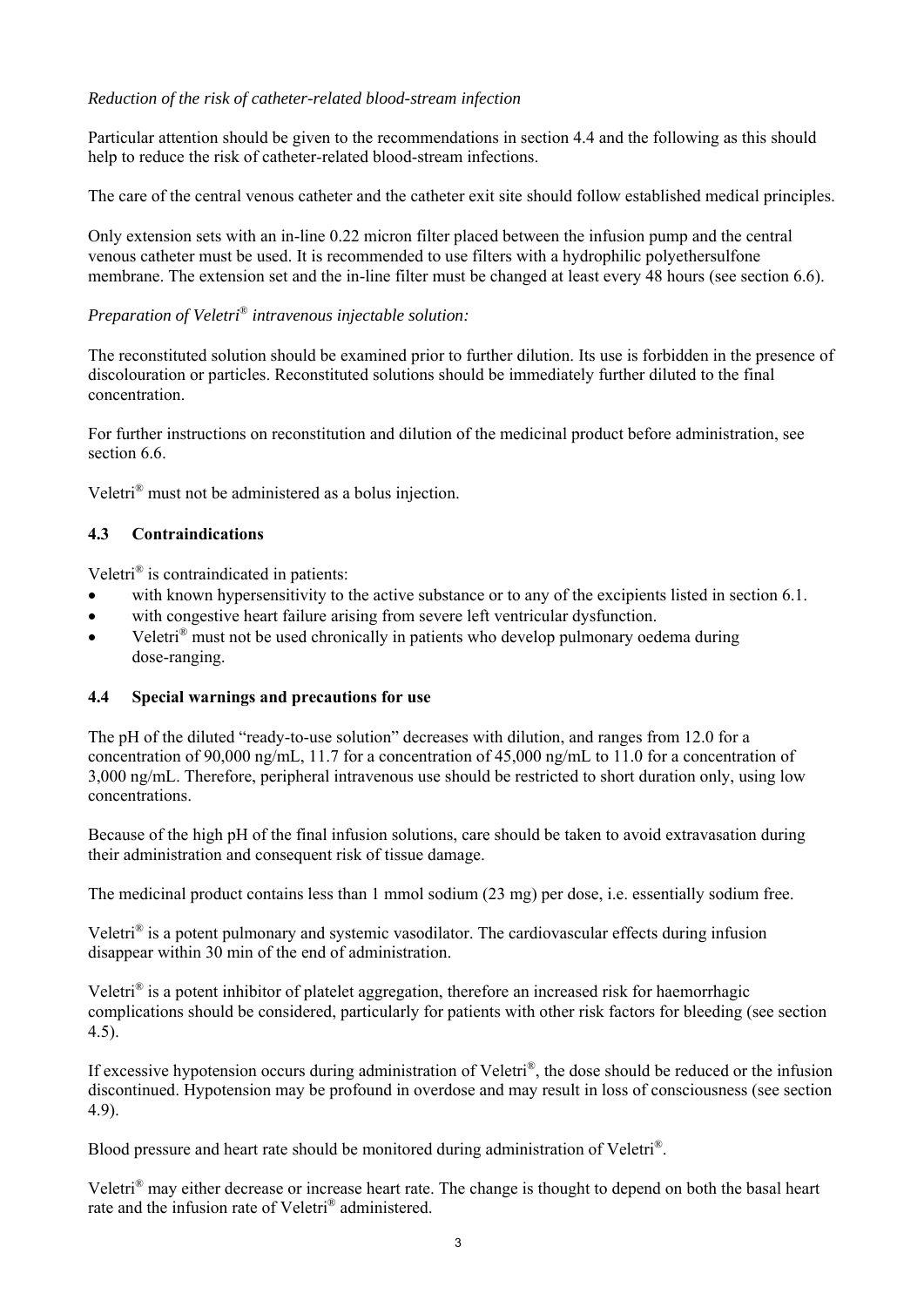The effects of Veletri<sup>®</sup> on heart rate may be masked by concomitant use of drugs which affect cardiovascular reflexes.

Extreme caution is advised in patients with coronary artery disease.

Elevated serum glucose levels have been reported (see section 4.8).

The solvent contains no preservative; consequently a vial should be used once only and then discarded

Some patients with pulmonary arterial hypertension have developed pulmonary oedema during dose-ranging, which may be associated with pulmonary veno-occlusive disease. Veletri<sup>®</sup> must not be used chronically in patients who develop pulmonary oedema during dose initiation (see section 4.3).

Abrupt withdrawal or interruption of infusion must be avoided, except in life-threatening situations. An abrupt interruption of therapy can induce a rebound of pulmonary arterial hypertension, resulting in dizziness, asthenia, increased dyspnoea, and may lead to death (see section 4.2).

Veletri® is infused continuously through a permanent indwelling central venous catheter via a small, portable infusion pump. Thus, therapy with Veletri® requires commitment by the patient to sterile drug reconstitution, drug administration, care of the permanent central venous catheter, and access to intense and ongoing patient education.

Aseptic conditions must be adhered to in preparing the drug and in the care of the catheter. Even brief interruptions in the delivery of Veletri® may result in rapid symptomatic deterioration. The decision to administer Veletri® for pulmonary arterial hypertension should be based upon the patient's understanding that there is a high likelihood that therapy with Veletri® will be needed for prolonged periods, possibly years, and the patient's ability to accept and care for a permanent i.v. catheter and infusion pump should be carefully considered.

# **4.5 Interaction with other medicinal products and other forms of interaction**

When Veletri<sup>®</sup> is administered to patients receiving concomitant anticoagulants, standard anticoagulant monitoring is advisable.

The vasodilator effects of Veletri® may augment or be augmented by concomitant use of other vasodilators.

As reported with other prostaglandin analogues, Veletri<sup>®</sup> may reduce the thrombolytic efficacy of tissue plasminogen activator  $(t-PA)$  by increasing hepatic clearance of  $t-PA$ .

When NSAIDs or other drugs affecting platelet aggregation are used concomitantly, there is the potential for Veletri® to increase the risk of bleeding.

Patients on digoxin may show elevations of digoxin concentrations after initiation of therapy with Veletri<sup>®</sup>, which – although transient – may be clinically significant in patients prone to digoxin toxicity.

# **4.6 Fertility, pregnancy and lactation**

#### **Pregnancy**

There is limited data from the use of epoprostenol in pregnant women.

Animal studies did not indicate harmful effects with respect to reproductive toxicity (see section 5.3).

Given the absence of alternative medicines, epoprostenol can be used in women who choose to continue their pregnancy, despite the known risk of pulmonary arterial hypertension during pregnancy.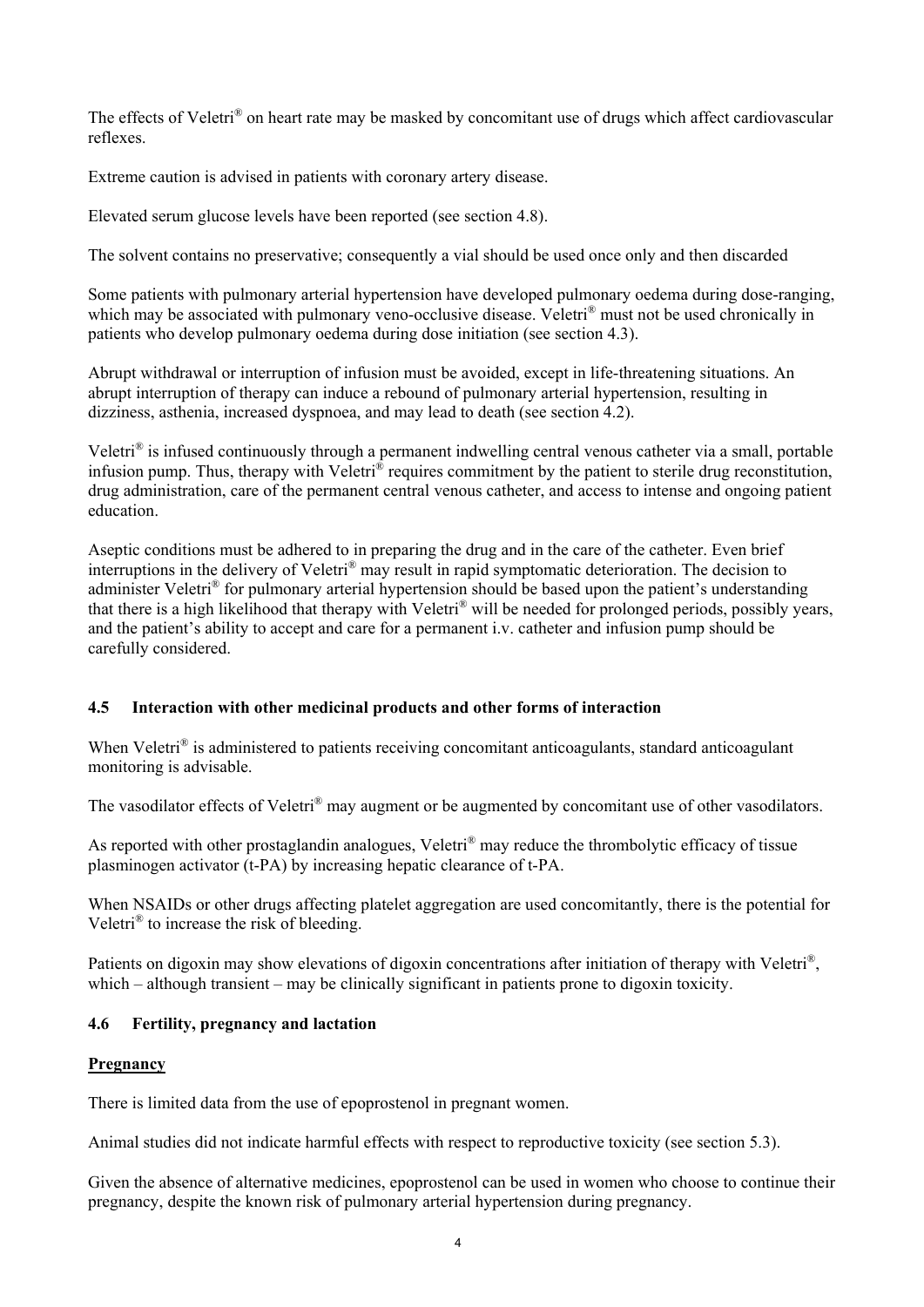# **Breast-feeding**

It is unknown if epoprostenol or its metabolites are excreted in human milk. A risk to the breastfeeding child cannot be excluded. Breastfeeding should be discontinued during treatment with Veletri®.

# **Fertility**

There are no data on the effects of epoprostenol on fertility in humans. Reproductive studies in animals have shown no effects on fertility (see section 5.3).

# **4.7 Effects on ability to drive and use machines**

Pulmonary arterial hypertension and its therapeutic management may affect the ability to drive and operate machinery.

There are no data regarding the effect of Veletri<sup>®</sup> on the ability to drive or operate machinery.

# **4.8 Undesirable effects**

Adverse events are listed below by system organ class and frequency. Frequencies are defined as follows: very common  $\geq 1/10$  ( $\geq 10\%$ ); common  $\geq 1/100$  and  $\leq 1/10$  ( $\geq 1\%$  and  $\leq 10\%$ ); uncommon  $\geq 1/1000$  and  $\leq$  1/100 ( $\geq$  0.1% and  $\leq$  1%); rare  $\geq$  1/10,000 and  $\leq$  1/1000 ( $\geq$  0.01% and  $\leq$  0.1%); very rare  $\leq$  1/10,000 (< 0.01%) and not known (cannot be estimated from the available data).

| <b>Infections and Infestations</b>                                                |  |  |  |  |  |  |  |
|-----------------------------------------------------------------------------------|--|--|--|--|--|--|--|
| Sepsis, septicaemia (mostly related to delivery system for Veletri®) <sup>1</sup> |  |  |  |  |  |  |  |
| <b>Blood and Lymphatic System Disorders</b>                                       |  |  |  |  |  |  |  |
| Decreased platelet count, bleeding at various sites (e.g. pulmonary,              |  |  |  |  |  |  |  |
| gastrointestinal, epistaxis, intracranial, post-procedural,                       |  |  |  |  |  |  |  |
| retroperitoneal)                                                                  |  |  |  |  |  |  |  |
| Splenomegaly, Hypersplenism                                                       |  |  |  |  |  |  |  |
|                                                                                   |  |  |  |  |  |  |  |
| Hyperthyroidism                                                                   |  |  |  |  |  |  |  |
| <b>Psychiatric Disorders</b>                                                      |  |  |  |  |  |  |  |
| Anxiety, nervousness                                                              |  |  |  |  |  |  |  |
| Agitation                                                                         |  |  |  |  |  |  |  |
| <b>Nervous System Disorders</b>                                                   |  |  |  |  |  |  |  |
| Headache                                                                          |  |  |  |  |  |  |  |
|                                                                                   |  |  |  |  |  |  |  |
| Tachycardia <sup>2</sup> , bradycardia <sup>3</sup> ,                             |  |  |  |  |  |  |  |
| High output cardiac failure                                                       |  |  |  |  |  |  |  |
|                                                                                   |  |  |  |  |  |  |  |
| Facial flushing (seen even in the anaesthetised patient)                          |  |  |  |  |  |  |  |
| Hypotension                                                                       |  |  |  |  |  |  |  |
| Pallor                                                                            |  |  |  |  |  |  |  |
| Ascites                                                                           |  |  |  |  |  |  |  |
| Respiratory, thoracic and mediastinal disorders                                   |  |  |  |  |  |  |  |
| Pulmonary oedema                                                                  |  |  |  |  |  |  |  |
| <b>Gastrointestinal Disorders</b>                                                 |  |  |  |  |  |  |  |
| Nausea, vomiting, diarrhoea                                                       |  |  |  |  |  |  |  |
| Abdominal colic, sometimes reported as abdominal discomfort                       |  |  |  |  |  |  |  |
| Dry mouth                                                                         |  |  |  |  |  |  |  |
| <b>Skin and Subcutaneous Tissue Disorders</b>                                     |  |  |  |  |  |  |  |
| Rash                                                                              |  |  |  |  |  |  |  |
| <b>Endocrine Disorders</b>                                                        |  |  |  |  |  |  |  |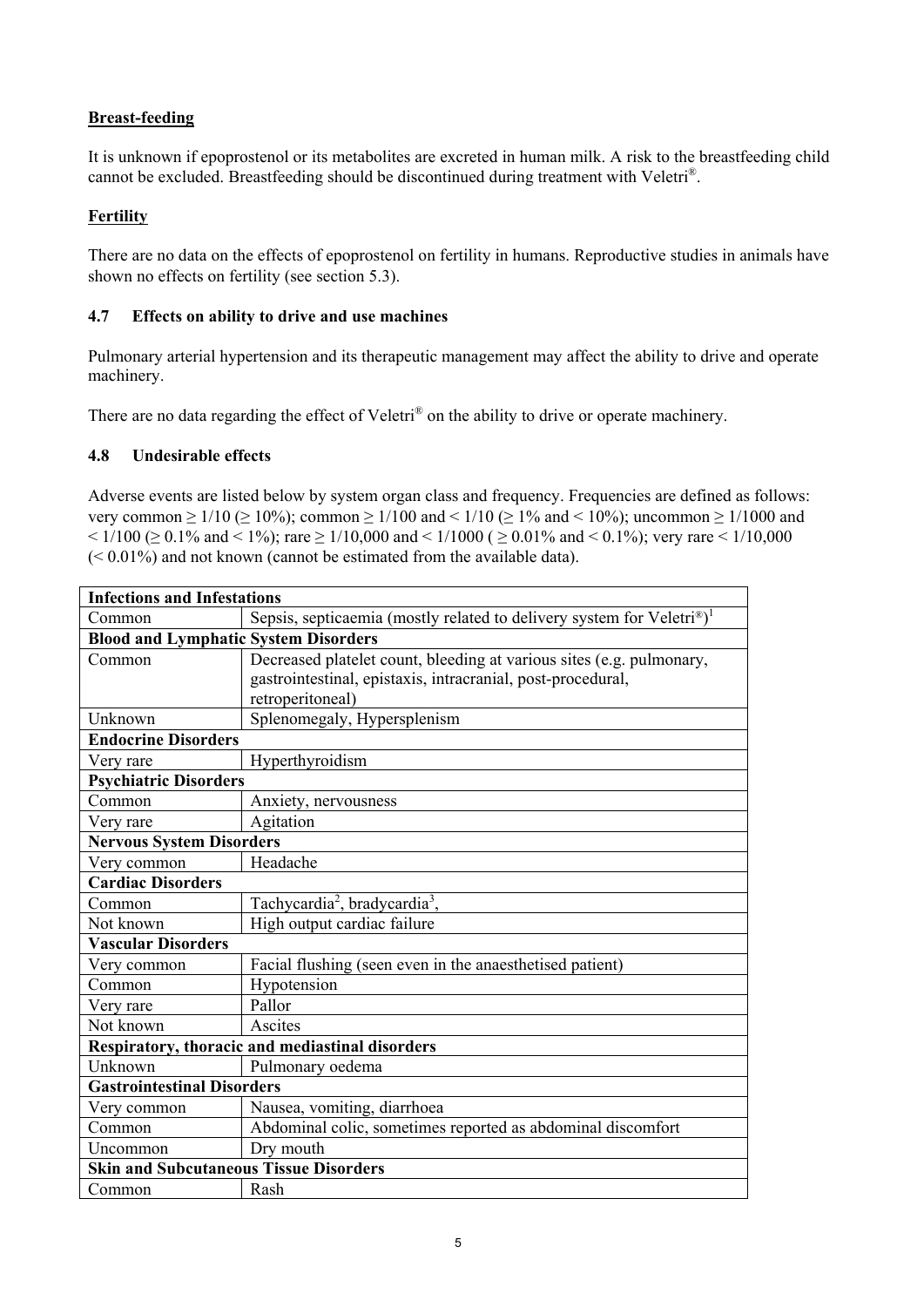| Uncommon                                                                                           | Sweating                                                                                                          |  |  |  |  |  |  |  |
|----------------------------------------------------------------------------------------------------|-------------------------------------------------------------------------------------------------------------------|--|--|--|--|--|--|--|
|                                                                                                    | <b>Musculoskeletal and Connective Tissue Disorders</b>                                                            |  |  |  |  |  |  |  |
| Very common                                                                                        | Jaw pain                                                                                                          |  |  |  |  |  |  |  |
| Common                                                                                             | Arthralgia                                                                                                        |  |  |  |  |  |  |  |
|                                                                                                    | <b>General Disorders and Administration Site Conditions</b>                                                       |  |  |  |  |  |  |  |
| Very common                                                                                        | Pain (unspecified)                                                                                                |  |  |  |  |  |  |  |
| Common                                                                                             | Pain at the injection site*, chest pain                                                                           |  |  |  |  |  |  |  |
| Rare                                                                                               | Local infection*                                                                                                  |  |  |  |  |  |  |  |
| Very rare                                                                                          | Erythema over the infusion site*, occlusion of the long i.v. catheter*,                                           |  |  |  |  |  |  |  |
|                                                                                                    | lassitude, chest tightness                                                                                        |  |  |  |  |  |  |  |
| <b>Investigations</b>                                                                              |                                                                                                                   |  |  |  |  |  |  |  |
| Unknown                                                                                            | Blood glucose increased                                                                                           |  |  |  |  |  |  |  |
|                                                                                                    | * Associated with the delivery system for epoprostenol                                                            |  |  |  |  |  |  |  |
|                                                                                                    | <sup>1</sup> Catheter-related infections caused by organisms not always considered pathogenic (including          |  |  |  |  |  |  |  |
| micrococcus) have been reported.                                                                   |                                                                                                                   |  |  |  |  |  |  |  |
|                                                                                                    | $2$ Tachycardia has been reported as a response to epoprostenol at doses of 5 ng/kg/min and below.                |  |  |  |  |  |  |  |
|                                                                                                    | <sup>3</sup> Bradycardia, sometimes accompanied by orthostatic hypotension, has occurred in healthy volunteers at |  |  |  |  |  |  |  |
| doses of epoprostenol greater than 5 ng/kg/min. Bradycardia associated with a considerable fall in |                                                                                                                   |  |  |  |  |  |  |  |
|                                                                                                    | systolic and diastolic blood pressure has followed i.v. administration of a dose of epoprostenol                  |  |  |  |  |  |  |  |
|                                                                                                    | equivalent to 30 ng/kg/min in healthy conscious volunteers.                                                       |  |  |  |  |  |  |  |

### Reporting of suspected adverse reactions

Reporting suspected adverse reactions after authorisation of the medicinal product is important. It allows continued monitoring of the benefit/risk balance of the medicinal product. Healthcare professionals are asked to report any suspected adverse reactions via the national reporting system.

### **4.9 Overdose**

The main feature of overdose is likely to be hypotension.

In general, events seen after overdose of Veletri® represent exaggerated pharmacological effects of the drug (e.g. hypotension and complications of hypotension).

If overdose occurs, reduce the dose or discontinue the infusion and initiate appropriate supportive measures as necessary; for example, plasma volume expansion and/or adjustment to pump flow.

# **5. PHARMACOLOGICAL PROPERTIES**

#### **5.1 Pharmacodynamic properties**

Pharmacotherapeutic group: Antithrombotic Agents; Platelet aggregation inhibitors excl. heparin, ATC code: B01AC09

The pH value of Veletri<sup>®</sup> is higher than the pH of other epoprostenol products.

Compared to other epoprostenol diluted solutions, which are buffered with glycine, Veletri® contains larginine, at lower buffering capacity. This leads to a broader range of pH values of the diluted solution. The pH decreases with dilution from 12.0 at a concentration of 90,000 ng/mL, 11.7 at a concentration of 45,000 ng/mL to 11.0 at a concentration of 3,000 ng/mL.

The studies described below under subheading "Pharmacodynamic effects" refer to studies performed with a solution of epoprostenol buffered with glycine and with a pH between 10.3 and 10.8 (Flolan).

Mechanism of action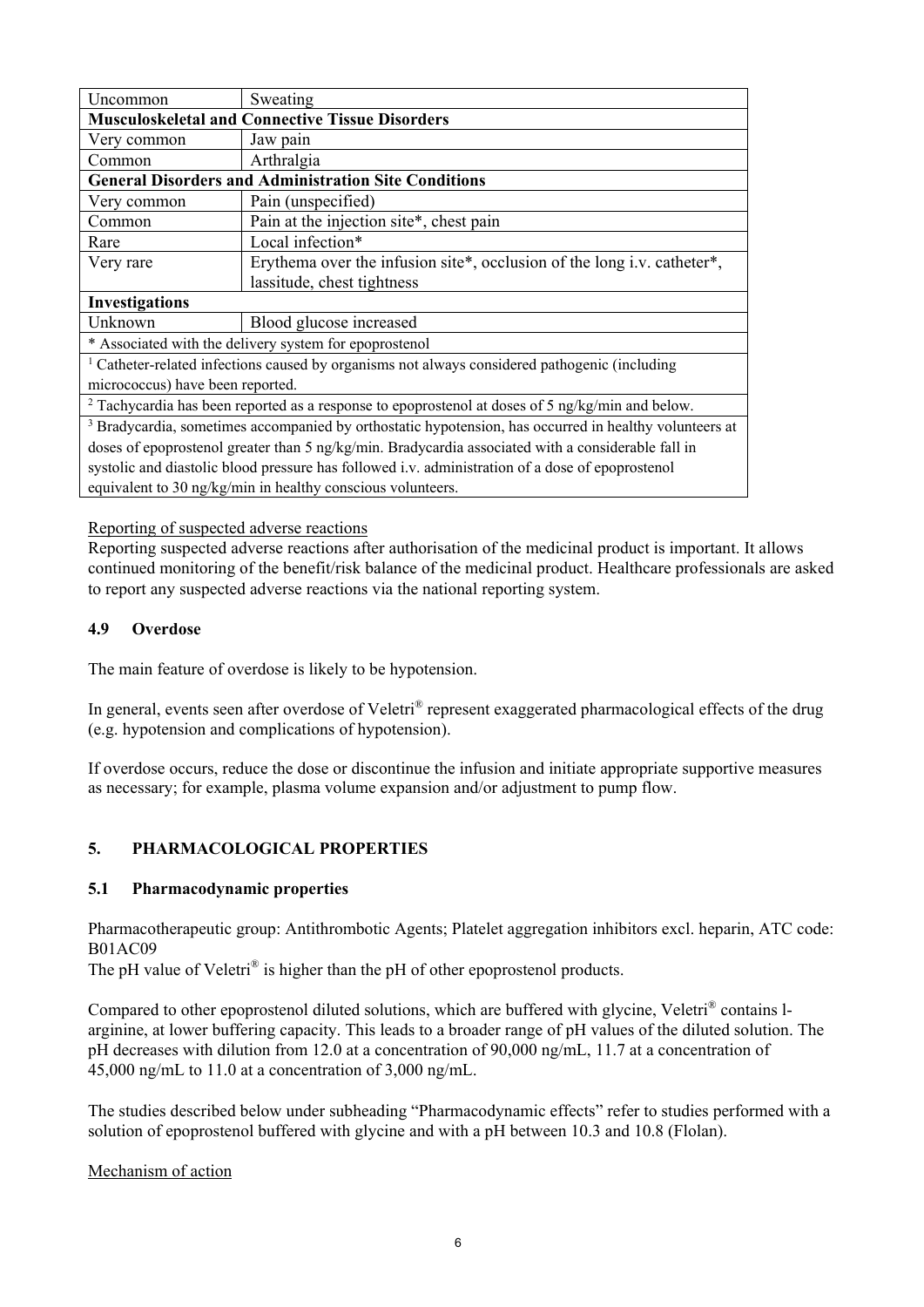Epoprostenol Sodium, the monosodium salt of epoprostenol, a naturally occurring prostaglandin produced by the intima of blood vessels. Epoprostenol is the most potent inhibitor of platelet aggregation known. It is also a potent vasodilator.

Many of the actions of epoprostenol are exerted via the stimulation of adenylate cyclase, which leads to increased intracellular levels of cyclic adenosine 3'5' monophosphate (cAMP). A sequential stimulation of adenylate cyclase, followed by activation of phosphodiesterase, has been described in human platelets. Elevated cAMP levels regulate intracellular calcium concentrations by stimulating calcium removal, and thus platelet aggregation is ultimately inhibited by the reduction of cytoplasmic calcium, upon which platelet shape change, aggregation and the release reaction depends.

#### Pharmacodynamic effects

An infusion of 4 ng/kg/min for 30 minutes has been shown to have no significant effect on heart rate or blood pressure, although facial flushing may occur at this level.

# **Pulmonary Arterial Hypertension**

Intravenous epoprostenol infusions of up to 15 minutes have been found to produce dose-related increases in cardiac index (CI) and stroke volume (SV), and dose-related decreases in pulmonary vascular resistance (PVR), total pulmonary resistance (TPR) and mean systemic arterial pressure (SAPm). The effects of epoprostenol on mean pulmonary artery pressure (PAPm) in patients with idiopathic or heritable PAH were variable and minor.

Chronic continuous infusions of epoprostenol in patients with idiopathic or heritable PAH were studied in 2 prospective, open, randomised trials of 8 and 12 weeks' duration ( $N=25$  and  $N=81$ , respectively) comparing epoprostenol plus conventional therapy to conventional therapy alone. Conventional therapy varied among patients and included some or all of the following: anticoagulants in essentially all patients, oral vasodilators, diuretics, and digoxin in one half to two thirds of patients; and supplemental oxygen in about half the patients. Except for 2 New York Heart Association (NYHA) functional Class II patients, all patients were either functional Class III or Class IV. As results were similar in the 2 studies, the pooled results are described. The combined baseline 6-minute walk test (6MWT) median value for the conventional therapy group and epoprostenol plus conventional therapy group was 266 meters and 301 meters, respectively.

Improvements from baseline in cardiac index  $(0.33 \text{ vs. } -0.12 \text{ L/min/m}z)$ , stroke volume  $(6.01 \text{ vs. } -0.12 \text{ L/min/m}z)$  $-1.32$  mL/beat), arterial oxygen saturation (1.62 vs.  $-0.85\%$ ), mean pulmonary artery pressure ( $-5.39$  vs. 1.45 mm Hg), mean right atrial pressure  $(-2.26 \text{ vs. } 0.59 \text{ mm Hg})$ , total pulmonary resistance  $(-4.52 \text{ vs. } 0.59 \text{ mm Hg})$ 1.41 Wood U), pulmonary vascular resistance  $(-3.60 \text{ vs. } 1.27 \text{ Wood } U)$ , and systemic vascular resistance (4.31 vs. 0.18 Wood U) were statistically different between patients who received epoprostenol chronically and those who did not. Mean systemic arterial pressure was not significantly different between the 2 groups  $(-4.33 \text{ vs. } -3.05 \text{ mm Hg})$ . These haemodynamic improvements appeared to persist when epoprostenol was administered for at least 36 months in an open, non-randomised study.

Statistically significant improvement was observed in exercise capacity ( $p=0.001$ ), as measured by the 6MWT in patients receiving continuous intravenous epoprostenol plus conventional therapy (N=52) for 8 or 12 weeks compared to those receiving conventional therapy alone ([N=54] combined week 8 and 12 change from baseline – median: 49 vs. –4 meters; mean: 55 vs. –4 meters). Improvements were apparent as early as the first week of therapy. At the end of the treatment period in the 12-week study, survival was improved in NYHA functional Class III and Class IV patients. Eight of 40 (20%) patients receiving conventional therapy alone died, whereas none of the 41 patients receiving epoprostenol died (p=0.003).

Chronic continuous infusions of epoprostenol in patients with PAH/SSD were studied in a prospective, open, randomised trial of 12 weeks' duration comparing epoprostenol plus conventional therapy (N=56) to conventional therapy alone (N=55). Except for 5 NYHA functional Class II patients, all patients were either functional Class III or Class IV. Conventional therapy varied among patients and included some or all of the following: anticoagulants in essentially all patients, supplemental oxygen and diuretics in two thirds of the patients, oral vasodilators in 40% of the patients, and digoxin in a third of the patients. The primary efficacy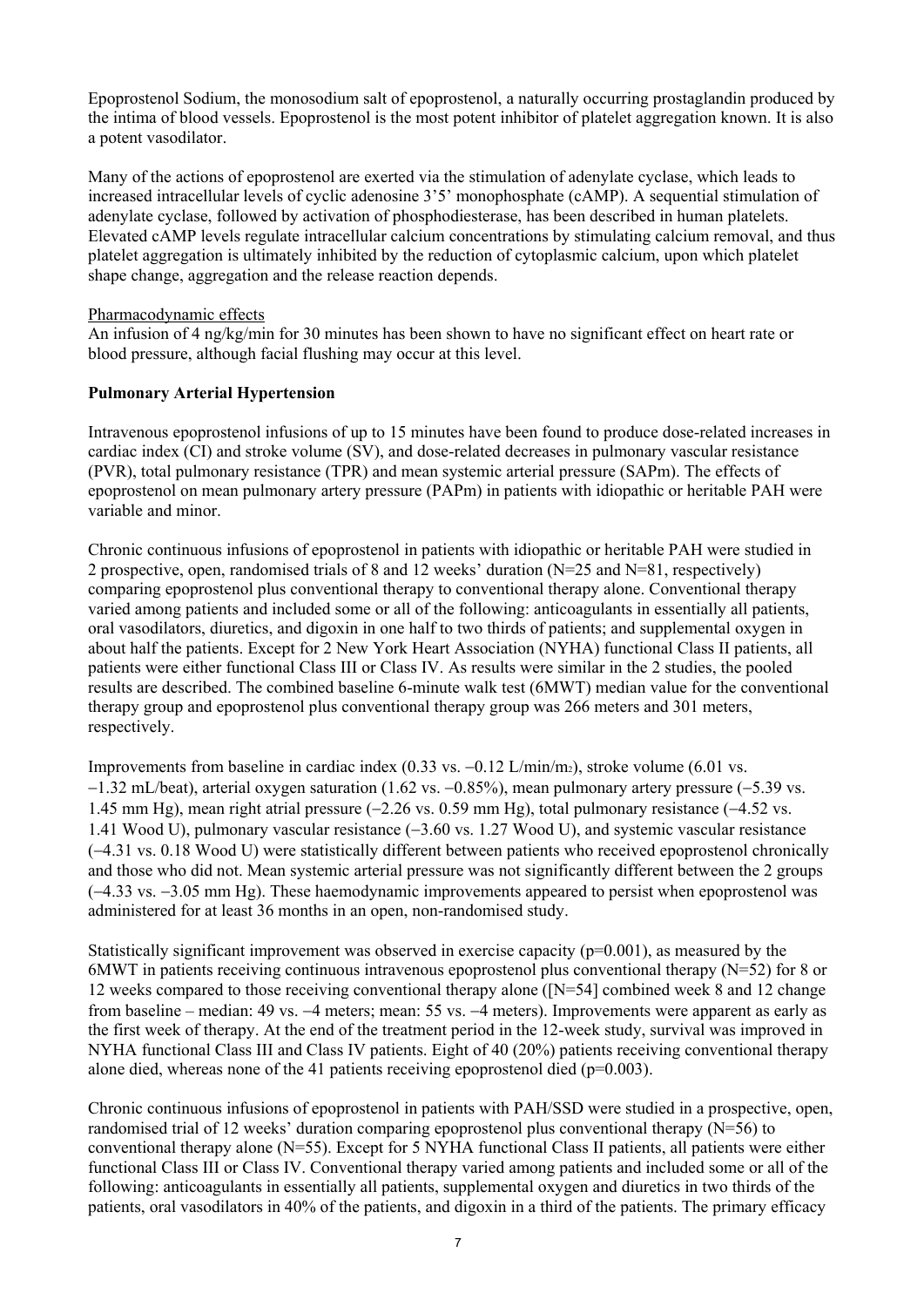endpoint for the study was improvement in the 6MWT. The median baseline value for the conventional therapy group and epoprostenol plus conventional therapy group was 240 meters and 270 meters, respectively. A statistically significant increase in CI, and statistically significant decreases in PAPm, RAPm, PVR, and SAPm after 12 weeks of treatment were observed in patients who received epoprostenol chronically compared to those who did not.

Over 12 weeks, a statistical difference (p<0.001) in the change from baseline for the 6MWT was observed in the group receiving epoprostenol and conventional therapy as compared to the group receiving conventional therapy alone (median:  $63.5$  vs.  $-36.0$  meters; mean:  $42.9$  vs.  $-40.7$  meters).

Improvements were apparent in some patients at the end of the first week of therapy. Increases in exercise capacity were accompanied by statistically significant improvements in dyspnoea, as measured by the Borg Dyspnea Index. At week 12, NYHA functional class improved in 21 of 51 (41%) patients treated with epoprostenol compared to none of the 48 patients treated with conventional therapy alone. However, more patients in both treatment groups (28/51 [55%] with epoprostenol and 35/48 [73%] with conventional therapy alone) showed no change in functional class, and 2/51 (4%) with epoprostenol and 13/48 (27%) with conventional therapy alone worsened.

No statistical difference in survival over 12 weeks was observed in PAH/SSD patients treated with epoprostenol as compared to those receiving conventional therapy alone. At the end of the treatment period, 4 of 56 (7%) patients receiving epoprostenol died, whereas 5 of 55 (9%) patients receiving conventional therapy alone died.

The Phase 4 study AC-066A401 (EPITOME-1) was conducted in a total of 30 injectable prostanoid-naïve patients with PAH in NYHA functional class III or IV randomized to either Flolan ( $n = 10$ ) or Veletri<sup>®</sup> ( $n =$ 20) for an open-label treatment period of 28 days. At Day 28 patients on both treatments were either maintained at the same NYHA functional class or improved compared to baseline. The results of the 6MWT were variable for the two groups and suggested no difference between treatments. The most frequently reported AEs were jaw pain, headache, flushing and diarrhea, which is consistent with the known safety profile of intravenous epoprostenol.

AC-066A301 (EPITOME-2) was a prospective, multicenter, single-arm, open-label, Phase 3b study in 41 patients with PAH to assess the effects of switching treatment from Flolan to Veletri®. Patients were hospitalized and switched from Flolan to Veletri<sup>®</sup> at the same dose at Day 1 and treated for 90 days. Exploratory evaluation of the change from baseline in cardiac hemodynamics, exercise capacity, NYHA FC, Borg dyspnea score and NT-proBNP three months after switch from Flolan showed that these variables were largely maintained over the treatment period, with similar values at baseline and EOT.

Exploratory evaluation of treatment satisfaction based on the TSQM-9 suggested an increase in treatment satisfaction relating to the convenience of using Veletri® three months after switch from Flolan, while the effectiveness and global satisfaction scores remained largely unchanged. The study was extended for longterm safety and tolerability evaluation (study AC-066A302).

The AE profile of Veletri® based on the data from AC-066A301/302 (EPITOME-2 and its extension study) was consistent with the AE profile of intravenously administered epoprostenol and not unexpected in this patient population. The most frequently reported AEs were headache, nasopharyngitis, pain in extremity, dyspnea, pain in jaw, bronchitis, diarrhea, fatigue, flushing, and AEs associated with the use of a drugdelivery device for continuous intravenous administration.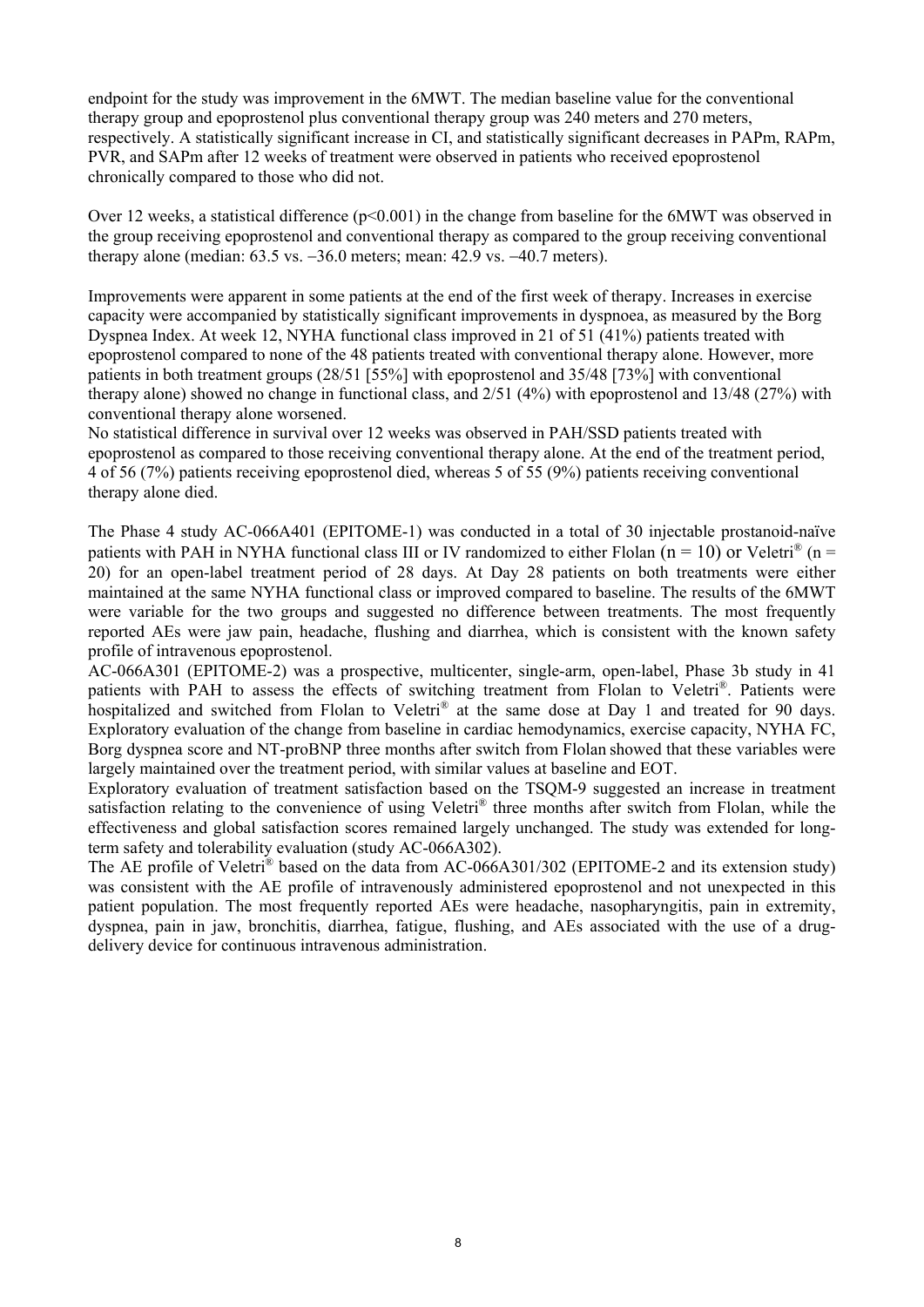### **5.2 Pharmacokinetic properties**

Due to the chemical instability, high potency and short half-life of epoprostenol, no precise and accurate assay has been identified as appropriate for quantifying epoprostenol in biological fluids.

Intravenously administered epoprostenol is rapidly distributed from blood to tissue.

At normal physiological pH and temperature, epoprostenol breaks down spontaneously to 6-oxo-prostaglandin F1 alpha, although there is some enzymatic degradation to other products.

Following the administration of radiolabelled epoprostenol to humans, at least 16 metabolites were found, 10 of which were structurally identified.

Unlike many other prostaglandins, epoprostenol is not metabolised during passage through the pulmonary circulation.

The half-life for the spontaneous breakdown to 6-oxo-prostaglandin F<sub>1</sub> alpha in man is expected to be no more than 6 minutes, and may be as short as 2 to 3 minutes, as estimated from *in vitro* rates of degradation of epoprostenol in human whole blood.

Following the administration of radiolabelled epoprostenol to humans, the urinary and faecal recoveries of radioactivity were 82% and 4%, respectively.

### **5.3 Preclinical safety data**

Non-clinical data revealed no special hazard for humans based on conventional studies of safety pharmacology, repeated dose toxicity, genotoxicity, and toxicity to reproduction and development. No long-term animal studies have been conducted to determine the carcinogenic potential of epoprostenol.

# **6. PHARMACEUTICAL PARTICULARS**

#### **6.1 List of excipients**

Sucrose Arginine Sodium hydroxide (for pH adjustment)

#### **6.2 Incompatibilities**

This medicinal product must not be mixed with other medicinal products except those mentioned in section 6.6.

#### **6.3 Shelf life**

3 years

*In use shelf life reconstituted/diluted solution for infusion:*

The reconstituted solution should be immediately further diluted to the final concentration. The diluted solution should be stored in the drug delivery reservoir in order to protect from light and can be stored for up to 8 days at 2 to 8°C.

# **6.4 Special precautions for storage**

Do not store above 30°C. Do not freeze. Keep out of the sight and reach of children.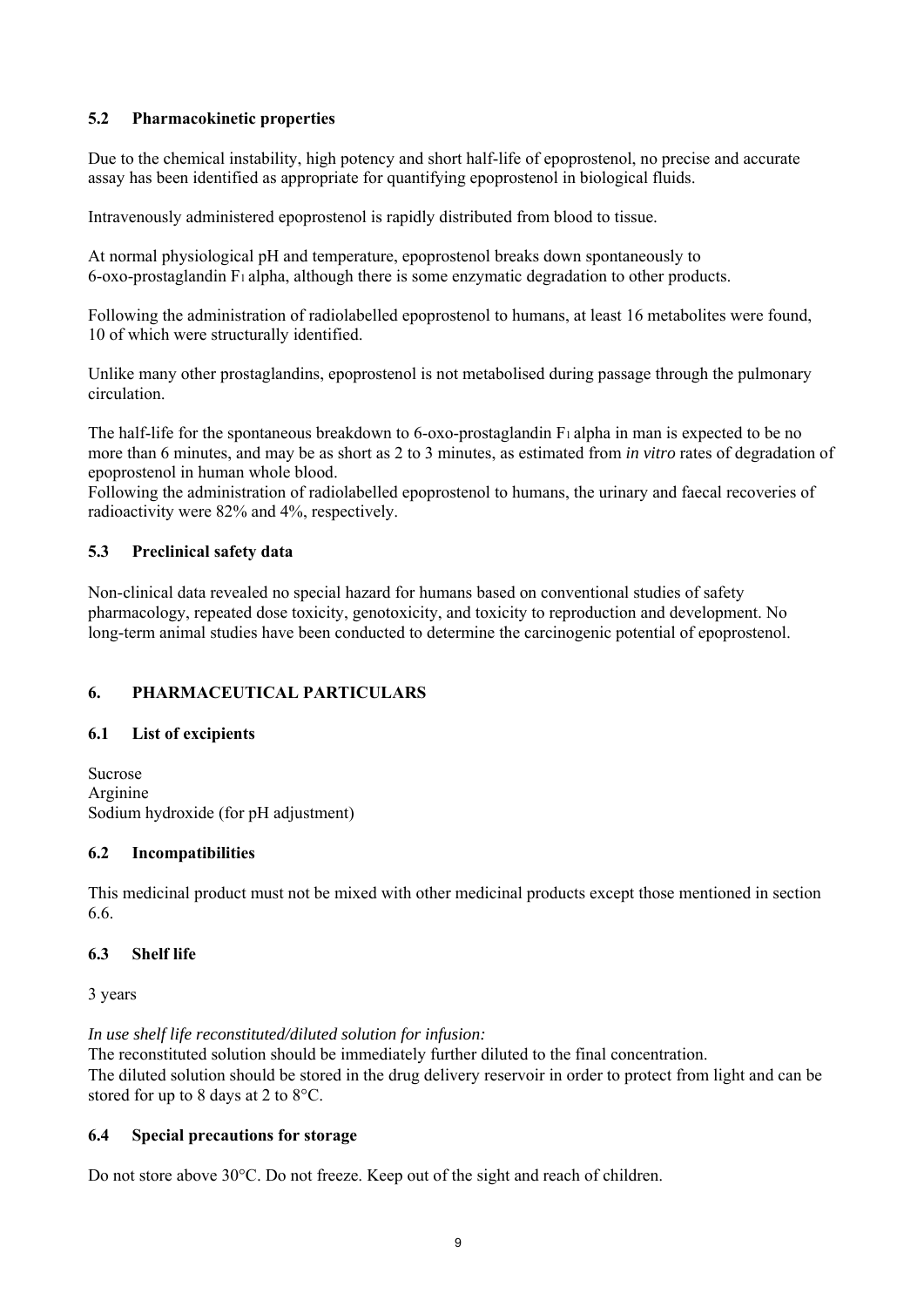The reconstituted solution should be immediately further diluted to the final concentration. (see section 4.2, section 6.3 and section 6.6).

Veletri® diluted to the final concentration in the drug delivery reservoir as directed can be administered at room temperature (25°C) immediately after dilution or after storage for up to 8 days at 2 to 8°C as per the conditions of use outlined in Table 2 section 6.6. Do not expose the fully diluted solution to direct sunlight.

### **6.5 Nature and contents of container**

#### *Powder for solution for infusion:*

10 mL colourless glass type I vial closed with a rubber stopper and an aluminium flip-off cap (with a white disc for the 0.5 mg/vial strength, and a red disc for the 1.5 mg/vial strength).

Pack presentations:

### Pulmonary Arterial Hypertension

There are 2 presentations available for use in the treatment of pulmonary arterial hypertension, as follows:

- One 0.5 mg powder vial.
- One 1.5 mg powder vial.

Not all pack sizes may be marketed.

### **6.6 Special precautions for disposal and other handling**

- CADD-Legacy<sup>®</sup> 1
- CADD-Legacy® PLUS
- CADD®-Solis VIP (variable infusion profile)

Manufactured by Smiths Medical.

Pump accessories found to be compatible with the administration of VELETRI<sup>®</sup> include:

- CADD disposable Medication Cassette Reservoir 50 mL; 100 mL from Smiths Medical.
- CADD extension set with in-line 0.2 micron filter (CADD extension set with male luer, 0.2- micron air-eliminating filter, clamp, and integral anti-siphon valve with male luer) from Smiths Medical.

It is recommended that the infusion pump is not carried in permanent contact with the skin in order to avoid temperature excursions of the cassette.

Any unused medicinal product or waste material should be disposed of in accordance with local requirements.

The stability of solutions of Veletri<sup>®</sup> is pH dependent.

The powder for solution for infusion must be reconstituted using either Sterile Water for Injection or Sodium Chloride 0.9% Injection solution.

Further dilution should be performed with the same diluent as used for reconstitution of the sterile, lyophilised powder.

#### **Reconstitution, dilution and calculation of infusion rate:**

Particular care should be taken in the preparation of the infusion and in calculating the rate of infusion. The procedure given below should be closely followed.

Reconstitution and dilution must be carried out under aseptic conditions.

#### **Reconstitution:**

Withdraw 5 mL of either Sterile Water for Injection or Sodium Chloride 0.9% Injection diluent into a sterile syringe, inject the contents of the syringe into the vial containing Veletri® and shake gently until the powder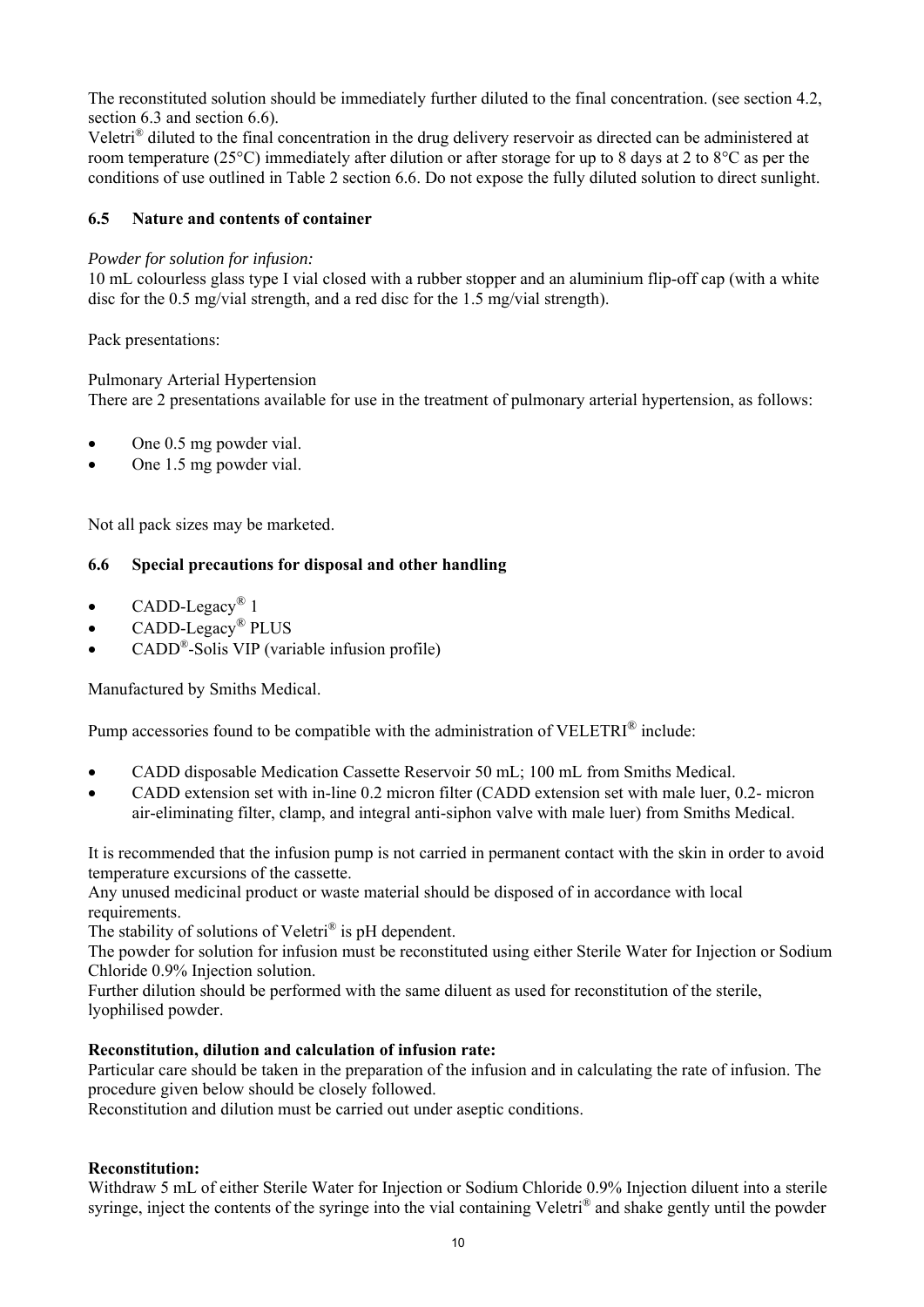has dissolved. The reconstituted solution should be examined prior to further dilution. Its use is forbidden in the presence of discolouration or particles. Any unused reconstituted solution should be disposed of in accordance with local requirements.

# **Dilution:**

The reconstituted solution should be immediately further diluted to the final concentration. Further dilution should be performed with the same diluent as used for reconstitution of the sterile, lyophilised powder.

### **Calculation of infusion rate:**

Infusion rates may be calculated using the following formula:

Infusion rate (mL/min) = Dosage (ng/kg/min) × bodyweight (kg) Concentration of solution (ng/mL)

Infusion rate (mL/h) = Infusion rate (mL/min)  $\times$  60

A commonly used dilution is 2000 ng/mL Veletri®:

| Dosage $(ng)$<br>kg/min) | Bodyweight (kg)      |      |      |      |       |       |       |       |  |
|--------------------------|----------------------|------|------|------|-------|-------|-------|-------|--|
|                          | 30                   | 40   | 50   | 60   | 70    | 80    | 90    | 100   |  |
|                          | 0.90                 | 1.20 | 1.50 | 1.80 | 2.10  | 2.40  | 2.70  | 3.00  |  |
|                          | 1.80                 | 2.40 | 3.00 | 3.60 | 4.20  | 4.80  | 5.40  | 6.00  |  |
|                          | 2.70                 | 3.60 | 4.50 | 5.40 | 6.30  | 7.20  | 8.10  | 9.00  |  |
| 4                        | 3.60                 | 4.80 | 6.00 | 7.20 | 8.40  | 9.60  | 10.80 | 12.00 |  |
|                          | 4.50                 | 6.00 | 7.50 | 9.00 | 10.50 | 12.00 | 13.50 | 15.00 |  |
|                          | Flow rates in $mL/h$ |      |      |      |       |       |       |       |  |

There are 2 packs available for use in the treatment of pulmonary arterial hypertension, as follows:

- One vial containing sterile, freeze-dried Veletri® equivalent to 0.5 mg Veletri® supplied alone.
- One vial containing sterile, freeze-dried Veletri® equivalent to 1.5 mg Veletri® supplied alone.

# **Reconstitution:**

Withdraw 5 mL of either Sterile Water for Injection or Sodium Chloride 0.9% Injection diluent into a sterile syringe, inject the contents of the syringe into the vial containing Veletri<sup>®</sup> and shake gently until the powder has dissolved. The reconstituted solution should be examined prior to further dilution. Its use is forbidden in the presence of discolouration or particles. Any unused reconstituted solution should be disposed of in accordance with local requirements.

# **Dilution:**

The reconstituted solution should be immediately further diluted to the final concentration. Further dilution should be performed with the same diluent as used for reconstitution of the sterile, lyophilised powder. Veletri® when administered chronically, should be prepared in a drug delivery reservoir appropriate for the infusion pump. Only extension sets with an in-line 0.22 micron filter placed between the infusion pump and the catheter must be used. It is recommended to use filters with a hydrophilic polyethersulfone membrane. The extension set and the in-line filter must be changed at least every 48 hours (see section 4.4).

The vial containing 0.5 mg epoprostenol must be used for the preparation of solutions with final concentrations below 15,000 ng/mL.

Table 1 provides examples for preparing frequently used concentrations of Veletri® solutions. Each vial is for single use only.

Table 1: Frequently used concentrations – Examples of Reconstitution and Dilution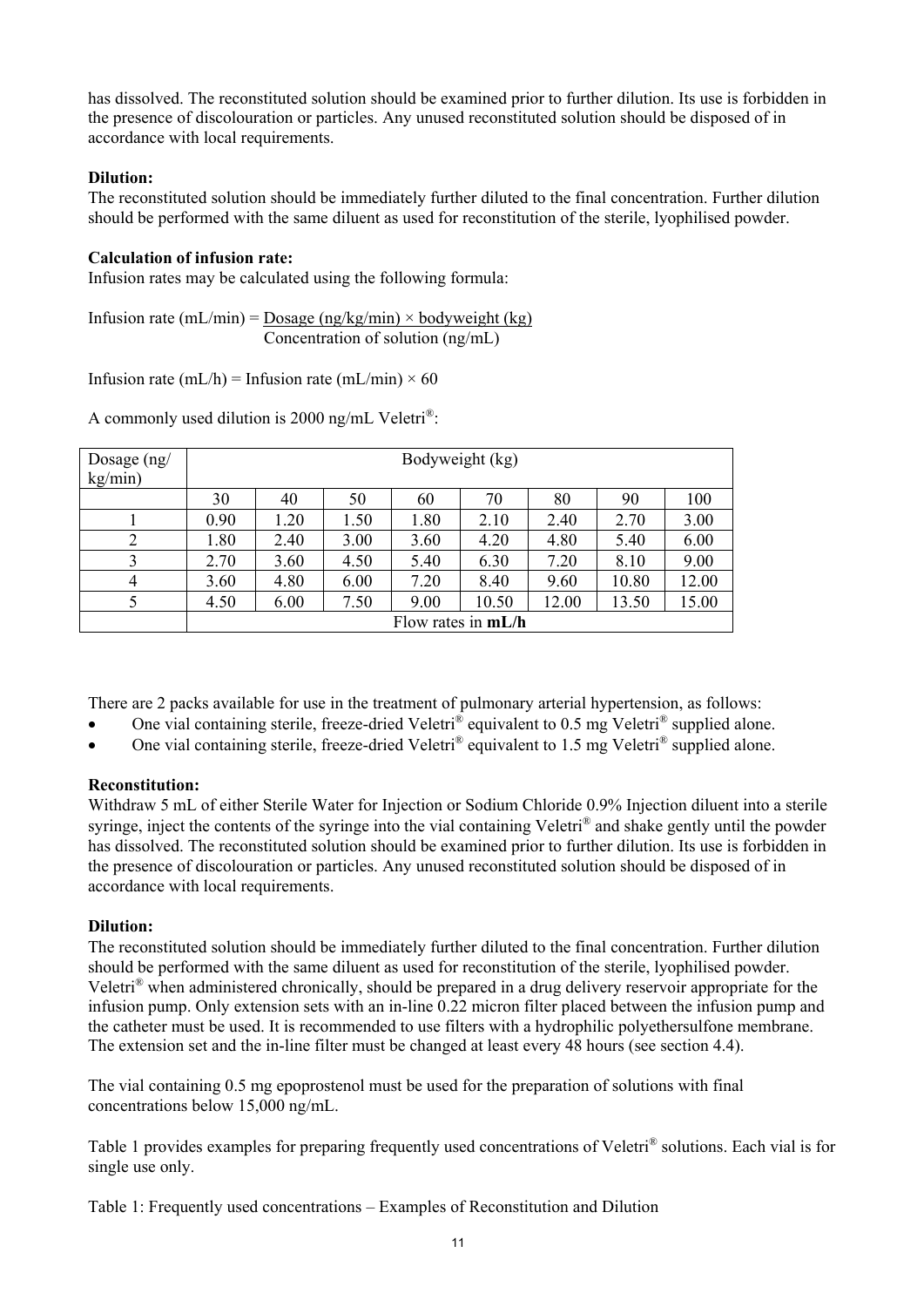| <b>Final Concentration (ng/mL)</b> | <b>Directions:</b>                                                                                                 |
|------------------------------------|--------------------------------------------------------------------------------------------------------------------|
| 3000 ng/mL                         | Dissolve contents of one 0.5 mg vial with 5 mL of either                                                           |
|                                    | Sterile Water for Injection or Sodium Chloride 0.9%                                                                |
|                                    | Injection.                                                                                                         |
|                                    | Withdraw 3 mL of the vial contents and add to a sufficient                                                         |
|                                    | volume of the identical diluent to make a total of 100 mL.                                                         |
| $5000$ ng/mL                       | Dissolve contents of one 0.5 mg vial with 5 mL of either                                                           |
|                                    | Sterile Water for Injection, or Sodium Chloride 0.9%                                                               |
|                                    | Injection.                                                                                                         |
|                                    | Withdraw entire vial contents and add to a sufficient volume                                                       |
|                                    | of the identical diluent to make a total of 100 mL.                                                                |
| $10,000$ ng/mL                     | Dissolve contents of two 0.5 mg vials, each with 5 mL of                                                           |
|                                    | either Sterile Water for Injection or Sodium Chloride 0.9%                                                         |
|                                    | Injection.                                                                                                         |
|                                    | Withdraw entire vial contents and add to a sufficient volume                                                       |
|                                    | of the identical diluent to make a total of 100 mL.                                                                |
| $15,000$ ng/mL*                    | Dissolve contents of one 1.5 mg vial with 5 mL of either                                                           |
|                                    | Sterile Water for Injection or Sodium Chloride 0.9%                                                                |
|                                    | Injection.                                                                                                         |
|                                    | Withdraw entire vial contents and add to a sufficient volume                                                       |
|                                    | of the identical diluent to make a total of 100 mL.                                                                |
| 30,000 ng/mL*                      | Dissolve contents of two 1.5 mg vials, each with 5 mL of                                                           |
|                                    | either Sterile Water for Injection or Sodium Chloride 0.9%                                                         |
|                                    | Injection.                                                                                                         |
|                                    | Withdraw entire vial contents and add to a sufficient volume                                                       |
|                                    | of the identical diluent to make a total of 100 mL.                                                                |
| $30,000$ ng/mL*                    | Dissolve contents of one 1.5 mg vial with 5 mL of either                                                           |
|                                    | Sterile Water for Injection or Sodium Chloride 0.9%                                                                |
|                                    | Injection.                                                                                                         |
|                                    | Withdraw entire vial contents and add to a sufficient volume                                                       |
|                                    | of the identical diluent to make a total of 50 mL.                                                                 |
|                                    | * Solutions with higher final concentrations may be necessary for patients who receive long-term administration of |
| Veletri®.                          |                                                                                                                    |

Veletri® diluted to the final concentration in the drug delivery reservoir as directed can be administered immediately at room temperature (25°C) or, if stored, for up to 8 days at 2 to 8°C as per the conditions of use outlined in Table 2.

Table 2: Maximum duration of administration (hours) at room temperature (25°C) of fully diluted solutions stored in the drug delivery reservoir

| <b>Final concentration range</b>    | Immediate<br>administration | If stored for up to<br>8 days at 2 to 8°C |
|-------------------------------------|-----------------------------|-------------------------------------------|
| $\geq$ 3000 ng/mL and <15,000 ng/mL | 48 hours                    | 24 hours                                  |
| $\geq$ 15,000 ng/mL                 | 48 hours                    | 48 hours                                  |

Do not expose the fully diluted solution to direct sunlight.

# **Calculation of infusion rate:**

Infusion rates may be calculated using the following formula:

Infusion rate (mL/min) =  $Doseg (ng/kg/min) \times bodyweight (kg)$ Concentration of solution (ng/mL)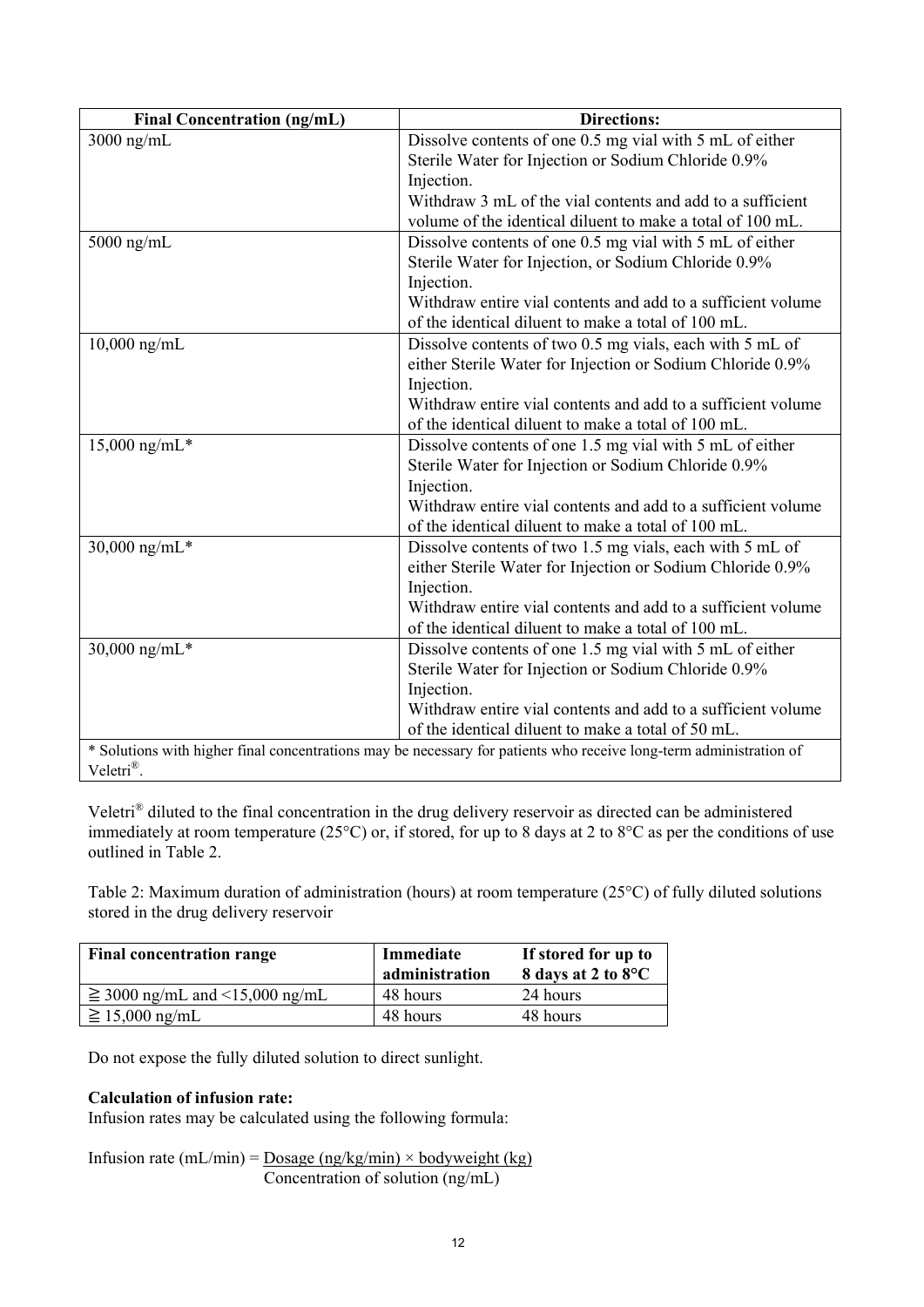Infusion rate (mL/h) = Infusion rate (mL/min)  $\times$  60

Examples for some concentrations commonly used in pulmonary arterial hypertension are shown below.

Table 3: Infusion Rates for Veletri® at a Concentration of 5000 ng/mL

| Example For Dosing Using a Concentration of 5000 ng/mL |                      |                                                             |     |     |     |      |      |      |      |      |
|--------------------------------------------------------|----------------------|-------------------------------------------------------------|-----|-----|-----|------|------|------|------|------|
| Dosage $(ng/kg/$                                       | Bodyweight (kg)      |                                                             |     |     |     |      |      |      |      |      |
| min)                                                   |                      |                                                             |     |     |     |      |      |      |      |      |
|                                                        | 10                   | 20                                                          | 30  | 40  | 50  | 60   | 70   | 80   | 90   | 100  |
| $\overline{2}$                                         |                      |                                                             |     | 1.0 | 1.2 | 1.4  | 1.7  | 1.9  | 2.2  | 2.4  |
| 4                                                      |                      | 4.8<br>1.9<br>2.9<br>3.8<br>4.3<br>1.0<br>2.4<br>3.4<br>1.4 |     |     |     |      |      |      |      |      |
| 6                                                      |                      | 1.4                                                         | 2.2 | 2.9 | 3.6 | 4.3  | 5.0  | 5.8  | 6.5  | 7.2  |
| 8                                                      | 1.0                  | 1.9                                                         | 2.9 | 3.8 | 4.8 | 5.8  | 6.7  | 7.7  | 8.6  | 9.6  |
| 10                                                     | 1.2                  | 2.4                                                         | 3.6 | 4.8 | 6.0 | 7.2  | 8.4  | 9.6  | 10.8 | 12.0 |
| 12                                                     | 1.4                  | 2.9                                                         | 4.3 | 5.8 | 7.2 | 8.6  | 10.1 | 11.5 | 13.0 | 14.4 |
| 14                                                     | 1.7                  | 3.4                                                         | 5.0 | 6.7 | 8.4 | 10.1 | 11.8 | 13.4 | 15.1 | 16.8 |
| 16                                                     | 1.9                  | 3.8                                                         | 5.8 | 7.7 | 9.6 | 11.5 | 13.4 | 15.4 | 17.3 | 19.2 |
|                                                        | Flow rates in $mL/h$ |                                                             |     |     |     |      |      |      |      |      |

Table 4: Infusion Rates for Veletri® at a Concentration of 15,000 ng/mL

| Example For Dosing Using a Concentration of 15,000 ng/mL |                      |                                               |     |         |     |     |     |     |  |  |  |
|----------------------------------------------------------|----------------------|-----------------------------------------------|-----|---------|-----|-----|-----|-----|--|--|--|
| Dosage $(ng)$                                            | Bodyweight (kg)      |                                               |     |         |     |     |     |     |  |  |  |
| kg/min)                                                  |                      |                                               |     |         |     |     |     |     |  |  |  |
|                                                          | 30                   | 40                                            | 50  | 60      | 70  | 80  | 90  | 100 |  |  |  |
| 4                                                        |                      |                                               |     | $1.0\,$ | 1.1 | 1.3 | 1.4 | 1.6 |  |  |  |
| 6                                                        |                      | 1.0                                           | 1.2 | 1.4     | 1.7 | 1.9 | 2.2 | 2.4 |  |  |  |
| 8                                                        | 1.0                  | 1.3                                           | 1.6 | 1.9     | 2.2 | 2.6 | 2.9 | 3.2 |  |  |  |
| 10                                                       | 1.2                  | 1.6                                           | 2.0 | 2.4     | 2.8 | 3.2 | 3.6 | 4.0 |  |  |  |
| 12                                                       | 1.4                  | 1.9                                           | 2.4 | 2.9     | 3.4 | 3.8 | 4.3 | 4.8 |  |  |  |
| 14                                                       | 1.7                  | 2.2                                           | 2.8 | 3.4     | 3.9 | 4.5 | 5.0 | 5.6 |  |  |  |
| 16                                                       | 1.9                  | 2.6<br>3.8<br>5.1<br>3.2<br>4.5<br>5.8<br>6.4 |     |         |     |     |     |     |  |  |  |
|                                                          | Flow rates in $mL/h$ |                                               |     |         |     |     |     |     |  |  |  |

Table 5: Infusion Rates for Veletri® at a Concentration of 30,000 ng/mL

| Example For Dosing Using a Concentration of 30,000 ng/mL |                      |     |     |     |     |     |     |     |  |  |
|----------------------------------------------------------|----------------------|-----|-----|-----|-----|-----|-----|-----|--|--|
| Dosage (ng/kg/                                           | Bodyweight (kg)      |     |     |     |     |     |     |     |  |  |
| min)                                                     |                      |     |     |     |     |     |     |     |  |  |
|                                                          | 30                   | 40  | 50  | 60  | 70  | 80  | 90  | 100 |  |  |
| 6                                                        |                      |     |     |     |     | 1.0 | 1.1 | 1.2 |  |  |
| 8                                                        |                      |     |     | 1.0 | 1.1 | 1.3 | 1.4 | 1.6 |  |  |
| 10                                                       |                      |     | 1.0 | 1.2 | 1.4 | 1.6 | 1.8 | 2.0 |  |  |
| 12                                                       |                      | 1.0 | 1.2 | 1.4 | 1.7 | 1.9 | 2.2 | 2.4 |  |  |
| 14                                                       |                      | 1.1 | 1.4 | 1.7 | 2.0 | 2.2 | 2.5 | 2.8 |  |  |
| 16                                                       | 1.0                  | 1.3 | 1.6 | 1.9 | 2.2 | 2.6 | 2.9 | 3.2 |  |  |
|                                                          | Flow rates in $mL/h$ |     |     |     |     |     |     |     |  |  |

Higher dosages, and therefore, more concentrated solutions may be necessary with long-term administration of Veletri®.